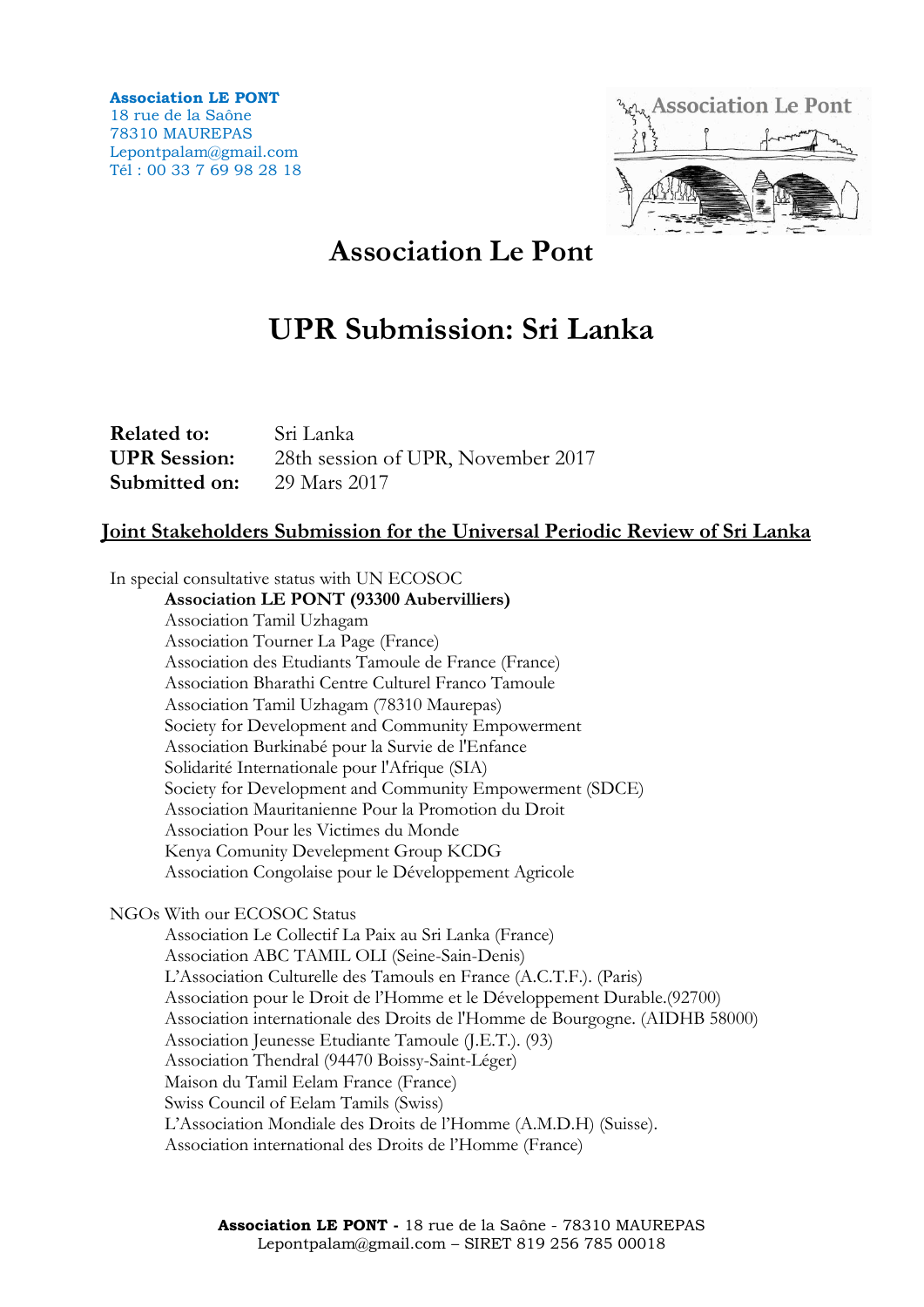### **Systematic Sexual Abuse against Eelam Tamil Women by the Sri Lankan State**

Eelam Tamil women are being subjected to a wide range of sexual abuses as part of a systematic campaign of extermination against their nation by the Sri Lankan state. This report analyses pattern of sexual violence since end of the armed conflict in May 2009 to demonstrate need for international action to halt the tamil extermination.

Eelam Tamil nation with their historic homeland to the north and east of the island now considered as part of Sri Lanka have been subjected to a systematic campaign of genocide by the neighbouring Sinhala nation since British colonial power departed in 1948.

#### **Armed Conflict**

From 1978 to 2009 Eelam Tamils waged a campaign of armed resistance to Sinhala military occupation of their homeland. Sri Lanka crushed Tamil resistance in May 2009. During the final phase of the armed conflict, from September 2008 to May 2009, UN, ICRC and other international representatives were barred from the Tamil region by the GoSL. Within that time, again, a whole host of war crimes and crimes against humanity, including rape as weapon of war, are alleged to have occurred, according to UN reports. More than 147, 000 Tamil civilians were killed or disappeared during the eight months.

#### **Intent to Exterminate**

Eelam Tamil women across the Tamil homeland, irrespective of age or any other strata, have been subjected to sexual abuse. Ex members of the LTTE are subjected to additional abuse. These are not crimes committed by a few depraved soldiers acting in isolation. The pattern of sexual abuse points to a systematic campaign aimed at preventing births within a national group.

#### **Genocidal acts of sex abuse against Eelam Tamil women since 2009**

Despite the advancement in education, Eelam Tamil society remains conservative in its social outlook and bound by ancient gender roles. Protecting the naked body (not exposing to anyone) and virginity for her husband is seen as the most primary duty of a female.

#### **Humiliation**

Intimate, inappropriate and sexually suggestive questioning and forced exposure of females brought up in a strict patriarchal society causes irreparable mental harm. Such acts taking place in public, often in view of family members further adds to the torture of humiliation.

#### **Mutilations**

Mutilation of body as a consequence of torture during routine questioning of suspects is common in the island. Both men and women across the Tamil homeland can be found with various genitial mutilations as a result of torture. Eelam Tamil women, however, are also targeted for disfigurement with aim of preventing normal life.

During late 2011 the phenomenon of 'grease devils' was unleashed in the Tamil homeland. These were men, acting alone, covered in grease, who would appear at night time in military controlled villages. They targeted homes without adult males. The activities of the 'grease devils' were limited to sexual attacks and random slicing of Tamil women's breasts. The homes were rarely robbed. On occasions when the householder raised alarm and villagers chased the attackers the 'devils' fled into military camps.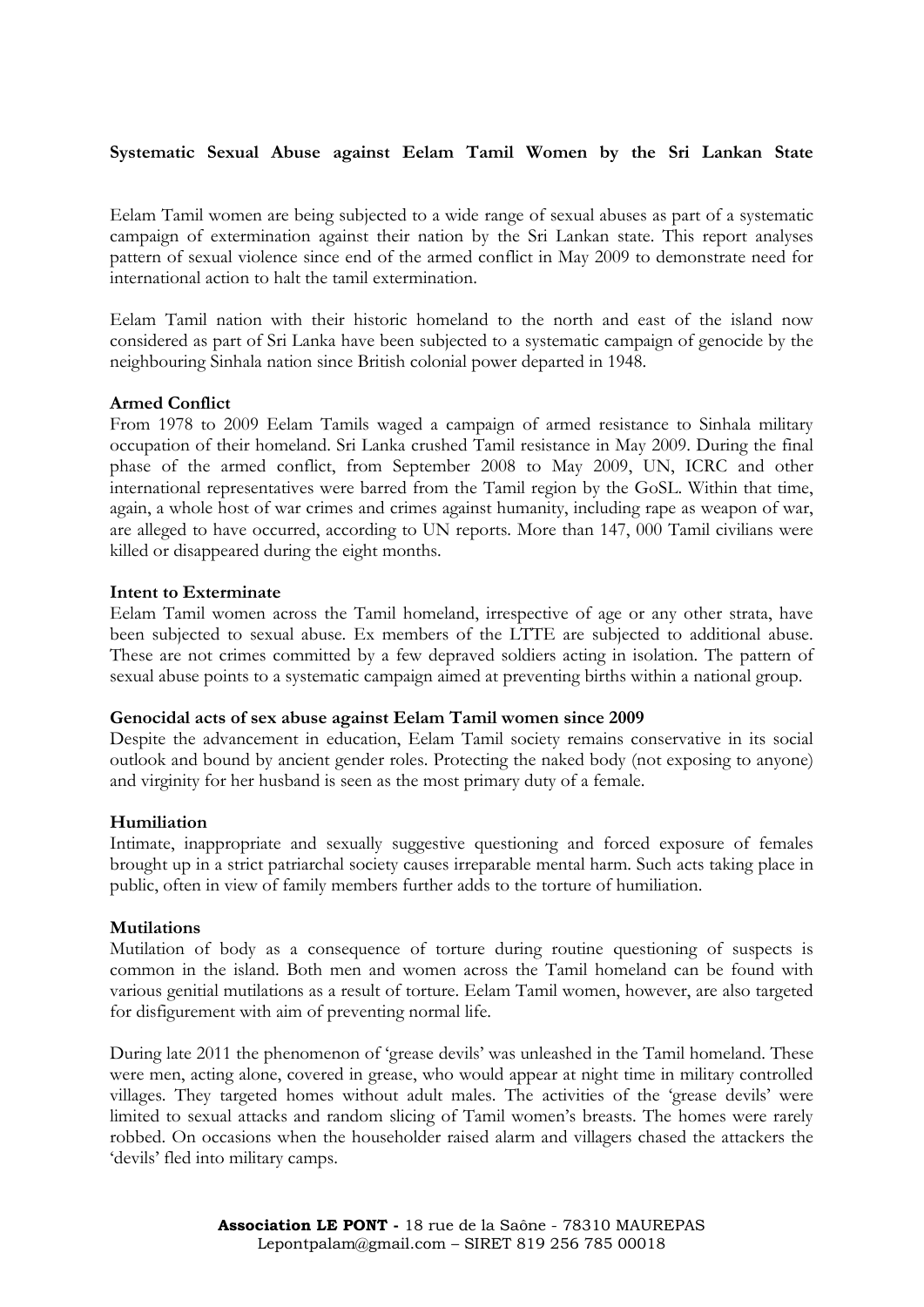Many women injured in the final months of the armed conflict were admitted to military controlled hospitals out of bounds for media or any other independent persons. Direct orders were issued by the Sri Lankan military administration carry out unnecessary operations leading to permanent disfigurement. In many cases, women in particular, needing immediate surgery were denied medical access until their condition deteriorated to the point at which body parts had to be removed.

## **Rapes**

Several video footages from the final days of the armed conflict and its immediate aftermath show that women who were captured were subjected to gross sexual abuse, mass raped and then shot dead. Much of it was captured on video by Sri Lankan soldiers.

Rape of women in military occupied areas, especially in their own homes in front of family members, is regular. In January 2013, for example, there were two cases of a four year old infant girl raped and dumped near a military checkpoint and a 27 year-old mentally unwell Tamil woman raped and dumped in a well near a military camp.

## **Forced Birth Control**

Despite sparse population density across the Tamil homeland, relative to rest of island, and the slow population growth in the region, many Eelam Tamil women are coerced into permanent birth control measures at hospitals under strict orders from GoSL authorities. Women giving birth to their first or second child have been forced to accept permanent birth control operations.

#### **Sexual abuse against female ex-cadres of the LTTE**

The LTTE, while primarily waging a campaign for right to secession from the modern Sri Lanka state, also led a social revolution within the Eelam Tamil society. Women were involved in every sphere of LTTE's activities. They were at the highest level of its civil administration as well as on the front line, ranked equally among their male counterparts.

Since 2009 ex LTTE cadres have been subjected to abuse in addition to those carried out against all Eelam Tamil women. From the minute of cross over from LTTE administered areas, they were interned in special camps away from civilian settlements for several years, are only released to 'host' families, are called for regular interrogation and are forbidden from interacting with any other ex LTTE cadres.

#### **Impregnation**

Several ex LTTE cadres were systematically raped while interned in special camps. The abuse was not part of a campaign to 'extract' any information: victims were not questioned. Many were not murdered post abuse. Most victims were released from the camps during late stage of their pregnancy.

In Jaffna district there has been an increase in the number of babies born post 2009 and abandoned in the streets. These are babies conceived after May 2009. Heavily pregnant ex LTTE women committing suicide and being admitted to the hospital after attempting abortion at home are also reported.

#### **Separation**

Ex female cadres are either kept interned in special camps or are in de-facto isolation in the homes of 'hosts'. The hosts are registered families, often close relatives of the individual, who have agreed to take charge of the released ex-cadre and promise to ensure that they report back for routine interrogation and are kept in isolation from males.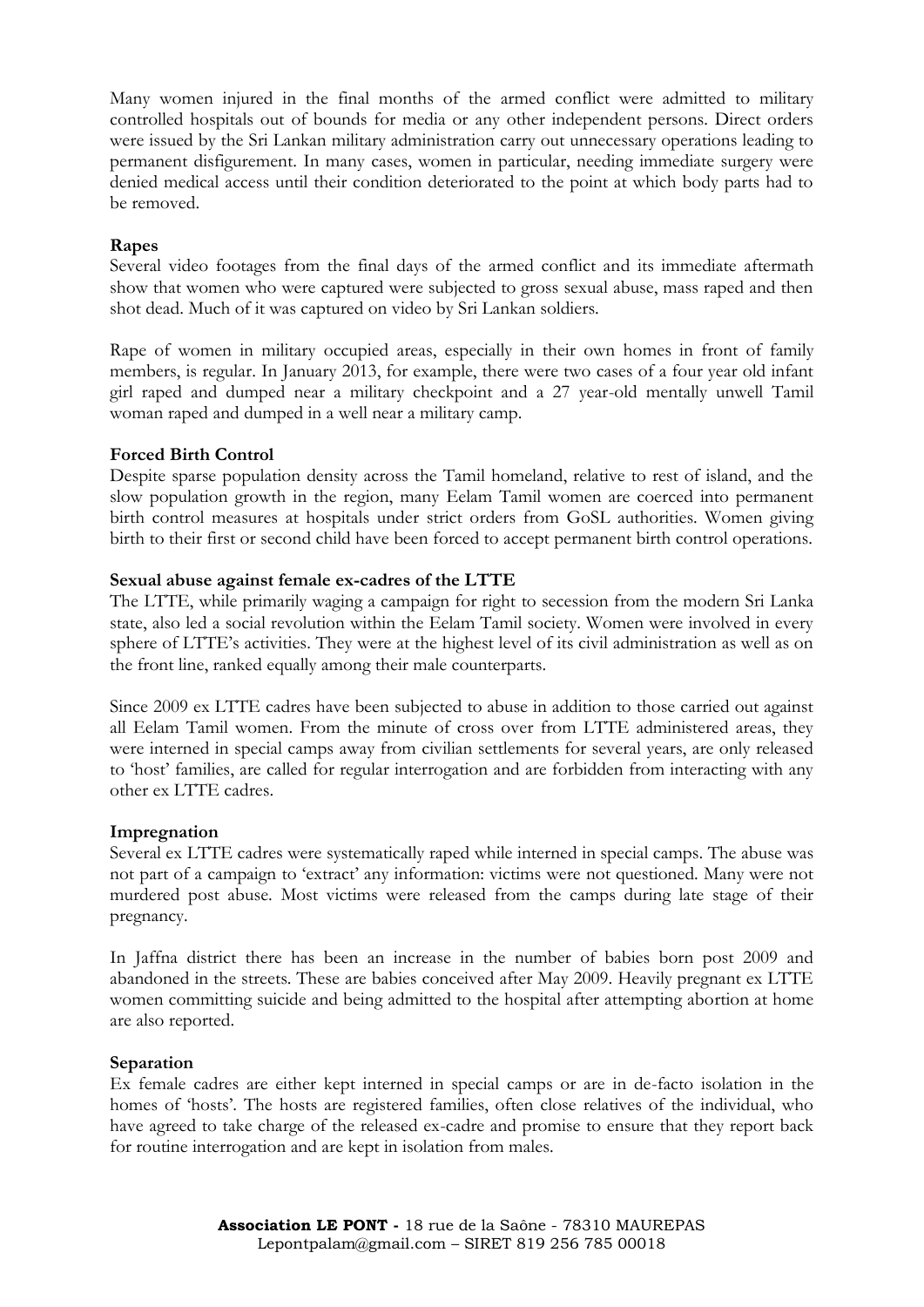In 2012, in the name of implementing 'constructive recommendations' of the Sri Lankan President's LLRC, dozens of women, most of them ex-LTTE cadres, were forcefully recruited into the SLA and condemned isolation. Many were later admitted to hospital with psychological trauma. State media reported the new recruits were possessed by demons.

### **Sterilization**

Majority of married ex-LTTE cadres were sterilized against their will enmass at the Vavuniya Hospital and at secret detention facilities soon after their surrender to the Sri Lankan military in 2009. Post 2009 unsuspecting Tamil civilians have been forced and coerced into sterilisation without their consent.

Children of women who gave birth immediately after their surrender were taken away without consent.

## **Social Problems Post-Armed Conflict**

Wide range of challenges, are expected in any immediate post armed conflict situation. With breakdown in existing justice mechanisms and the large loss of life, mainly of men of working age, a number of socio-economic problems are expected. A mainly female population without basic livelihood dominated by a victorious male army of occupation has historically created an environment for extensive sexual abuse.

## **Criminal Acts of Individuals**

Individuals from the Sri Lankan military and other official organs have been accused of rape and other sexual abuse of war widows, orphan girls and other vulnerable women of the Eelam Tamil nation.

Millions of properties were destroyed during the armed conflict. There are more than 85 000 widows and several thousands of orphaned girls in the Tamil homeland. Several hundreds have been psychologically affected by the trauma of the war. There are many state officials taking advantage of the socio-economic hardships to exploit women and coerce them into prostitution.

#### **State Facilitates Individual Criminal Acts**

Every single individual accused of a sex crime in the Tamil homeland since May 2009 has been a Sinhala soldier or individual associated with the occupying forces. Not a single person has been found guilty in any rape case in the entire north and east of the island in more than three and a half years.

On February 26th 2013, Human Rights Watch (HRW) released a report on sexual violence perpetrated on Tamil detainees by Sri Lankan security forces. The 140 page report, titled "We will teach you a lesson – Sexual Violence against Tamils by Sri Lankan Security Forces", contains 75 cases of Tamil men and women who were tortured and sexually abused repeatedly by Sri Lankan forces. The HRW report further indicates that these cases are but examples of a much broader pattern in the abuses perpetrated by Sri Lanka's security apparatus.

"The sexual violence that we are talking about in this report, it is not random, it is not some criminal element engaging in violence. There is method in it. It's deliberate, it's premeditated. This is coercive, designed to intimidate, to instil fear, to extract information, sometimes to extract confessions… This is a deliberate policy," David Mepham, UK director of HRW.

He further stated an independent international investigation needs to take place in Sri Lanka to probe allegations of such abuses. Mr. Mepham said that while HRW was of the view that "systematic human rights abuses have been perpetrated by the Government of Sri Lanka against elements of the Tamil population" [1].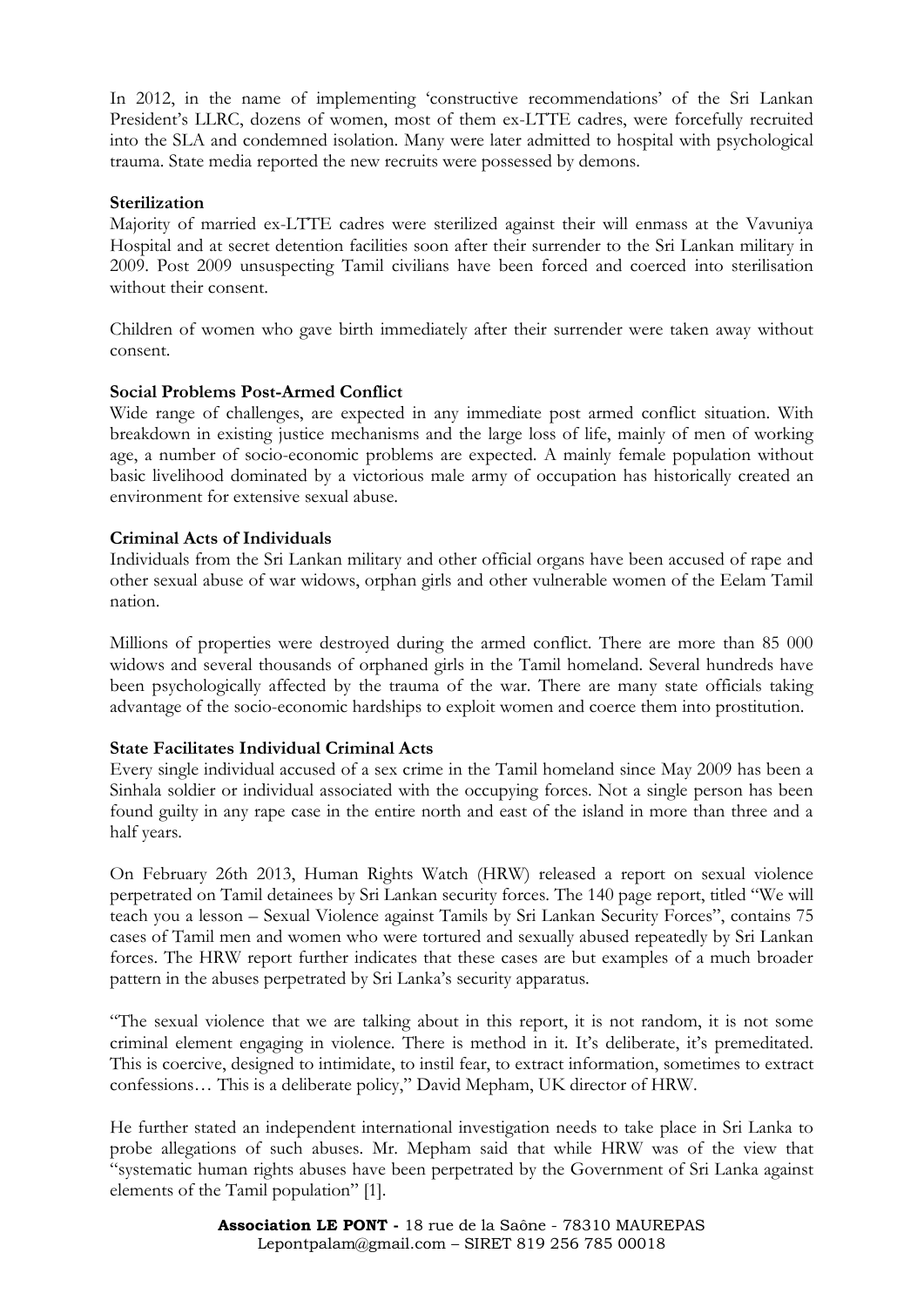Before 2009, the prominent organizations like HRW that were carrying out the public discourses were focussing more on blaming the LTTE on 'child soldiers', 'forcible recruitment' etc and had little or no focus on the systematic rapes committed by the Sri Lankan army. With the recent admission of a UN official to HRW that "a large number of women fleeing from the conflict areas during the peak of fighting were sexually assaulted" and that "The abuse was extensive, causing a large number of civilians to flee back to the theatre of conflict to escape the abuse," [2] even the allegation that the Tigers were using civilians as 'human shields' falls on weak grounds.

Rapes against Eelam Tamils have been used by the Sinhalese in riots, pogroms, police and military operations ever since the Sinhalese took to power and gained a constitutionally sanctioned monopoly over violence in the colonially created unitary state. After the onset of the Eelam Tamil liberation struggle, if there was one period where the rapes dropped to the lowest levels, it was after Pirapaharan's LTTE crippled the Sri Lankan military in the Unceasing Waves operations and effectively challenged the Sinhala monopoly over violence through its de facto state. After the internationally aided counterinsurgency operation against the LTTE which led to its military defeat in May 2009, along with a massacre of epic proportions in Tamil history, the Sinhala army went on an orgy of rape of the remaining Tamils, civilians and LTTE cadres alike. The abuses in the IDP camps, aptly described by some as "Concentration Camps", have been well documented by numerous sources.

A cruel logic for the rapes can be that they were war time 'excess' as has known to happen in many wars across the world. But facts on the ground show that it is precisely in the 'stabilized', 'post-conflict' Sri Lanka that the vulnerability of Eelam Tamil women to sexual abuse has reached levels hitherto unheard of in their history [3]. Indeed, many of the cases in the HRW report are post-2009 and HRW personnel claim that these are but samples of a much larger problem.

One of the authors had already written about the ideology behind rape in united Sri Lanka. [4] The ideology of a 'united Sri Lanka', Sinhala colonization and militarization of the Tamil homeland, requires rape of Eelam Tamils as a practice for it to sustain itself. Rape of Tamils is ingrained both in the neurotic-pathological desire of Sinhala nationalism to penetrate and possess the Tamil homeland and in the political economy of the Sinhala military apparatus that colonizes it. HRW is right to note that rape of Tamils was deliberate and methodical. However, HRW would have been closer to the ground reality had it recognized this systematic rape as a weapon of genocide.

Tamils knew of the strategy of sexual violence used by the Sri Lankan military, its extent and its nature. Several Tamil activists, in the island, from Tamil Nadu, and in the diaspora, have been stating much before the so-called end of the war in 2009 that rape was used as a weapon of genocidal war by the Sri Lankan state forces. This author has in possession 60 handwritten affidavits made in 2006 by Tamil political detainees describing in detail the very violent sexual assaults on them by both male and female Sri Lankan armed forces. Another commentator in the video clip, Dr Elumathy Karikalan, was disappeared by the Sri Lankan military after she walked out of the war zone.

While the three Tamil women noted above were able to document and describe the sexual violence in the safety of Vanni under the LTTE in 2006, today no Tamil living in the island has the safety to record them. After marginalising the Tamil women activist through the genocide of the Tamils, organizations like HRW, however, through their vast resources are able to gather and record these thus monopolising the human rights reporting of the Tamils.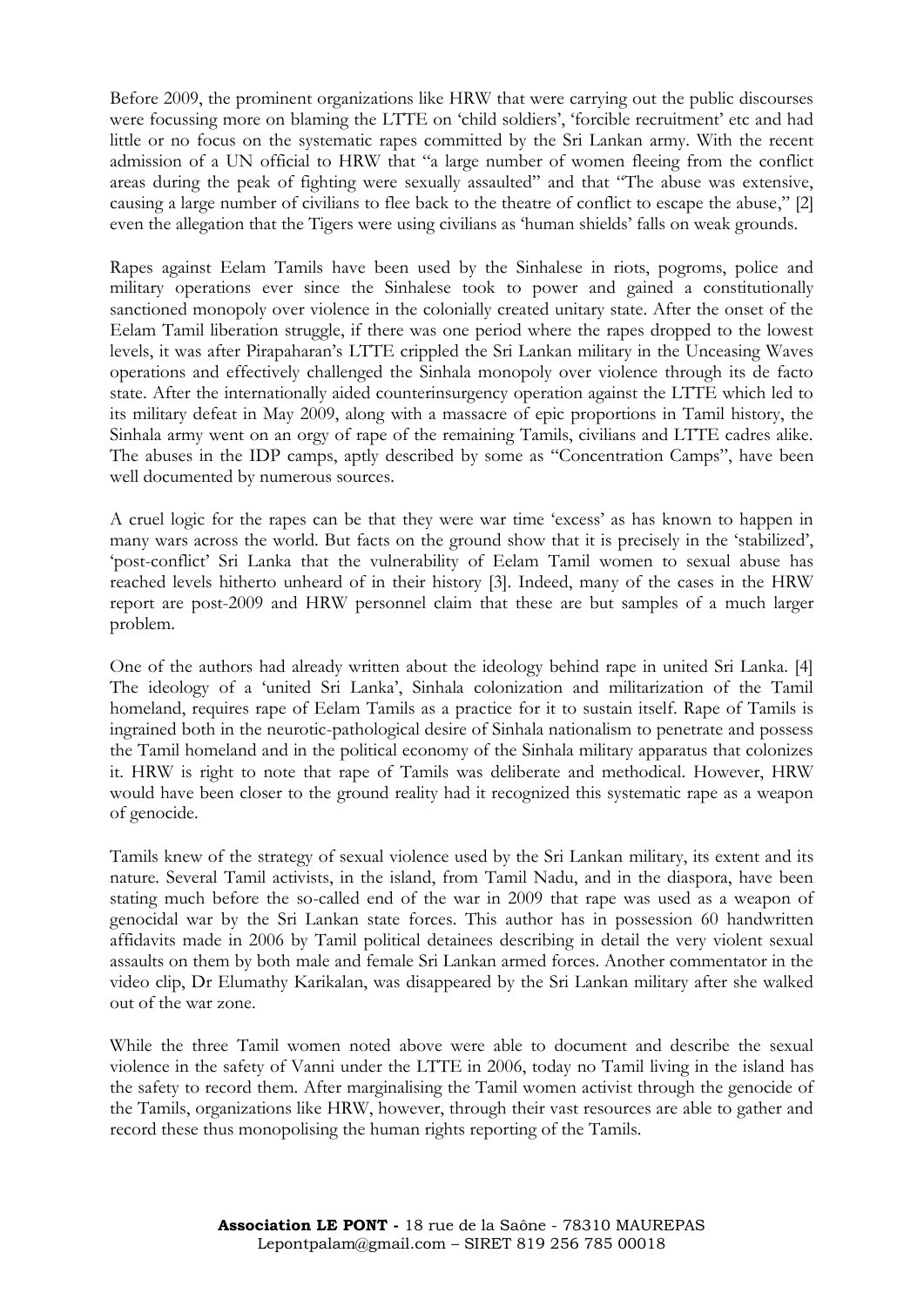The latest attention to the sexual violence against Tamils by the organizations like HRW after neglecting this issue for years is a good example of how these organizations remain loyal to the power centres and selectively focus on the discourses of the masses in their service to the power centres. In this case, the need of the power centres to change the regime in Sri Lanka.

Carolyn Nordstrom who had carried out extensive field work in war zones writes, "'Rape stands as a powerful example of physical assaults that are intended to carry deeper, supraphysical, impacts. I have listened to hundreds of accounts of rape, and few focus primarily on the physical pain. It is the emotional trauma, the social shame, and the violation of humanity that is conveyed most strongly in these accounts. What makes rape so grievous an act isn't just the assault against the body, but the attacks against family, dignity, self-worth, and future. I have seen women suffer tremendously, even die, in difficult childbirths. I have seen devastating vaginal infections women have carried for months, even years, on front lines devoid of medicines. The physical pain involved in these is often as severe as that suffered in rape, and the grief over the deceased and the infirm as great as any war casualty. But these don't invoke the horror of rape and the intent that underlies such aggression." [5]

Kevin Gerard Neill also commenting on sexual violence perpetrated against women during war writes "Like any rifle or shell, rape in war assumes the level of being a weapon. It serves a specific military purpose. Putting aside for a moment the unforgivable defiling of an individual woman, rape in war achieves the goal of demoralizing and intimidating the side of the victim. It wounds identity and pride. And, in a traditional society, rape will likely be internalized by the victim, her family and, in the end, by the community in which she lives. In this manner, raping the women of a defeated people or nation becomes part of the effort to destroy them." [6]

Abjectness, in effect, is worse than being objectified because the person is made to feel that they are a polluted object or a despicable thing. The women rape survivors know that they were raped not just because they were women, but because they were Tamil women. Unlike other rape victims, the appearance of PTSD in such women is marked by anxiety about their sense of identity as well because they were defiled by an enemy whom their kith and kin are fighting to preserve their identity. The individual trauma is experienced by those subject to abuse also as cultural trauma, leaving psychological scars on the subject, their families and the community, thus preventing them from creative political participation. The climate of Sinhala omnipresence and dominance perpetuated by the Sri Lankan state in the occupied Tamil homeland only accentuates this trauma. Which is why the argument that the abuses committed by the SL state apparatus should not be seen as individual human rights violations or as 'sad stories', as is the fashion with some liberal bleeding hearts, but rather as part and parcel of an intended genocide of a protracted nature.

As noted by the disappeared Dr Elumathy Karikalan in the video clip noted above, on the part of the Tamils at large too, a substantive social change is expected. Vietnamese resistance led by the Vietminh, noticing the stigma that the women raped by American troops faced from their society, declared rape survivors as national heroines. Considering the extent of sexual violence perpetrated in the occupied homeland of Eelam Tamils both during the war and after, Tamils world over should also consider dramatic changes to their social approaches to rape and torture survivors.

#### **Recommendations**

a. Recognise the obvious pattern of sexual abuse against Eelam Tamil women as being carried out with genocidal intent.